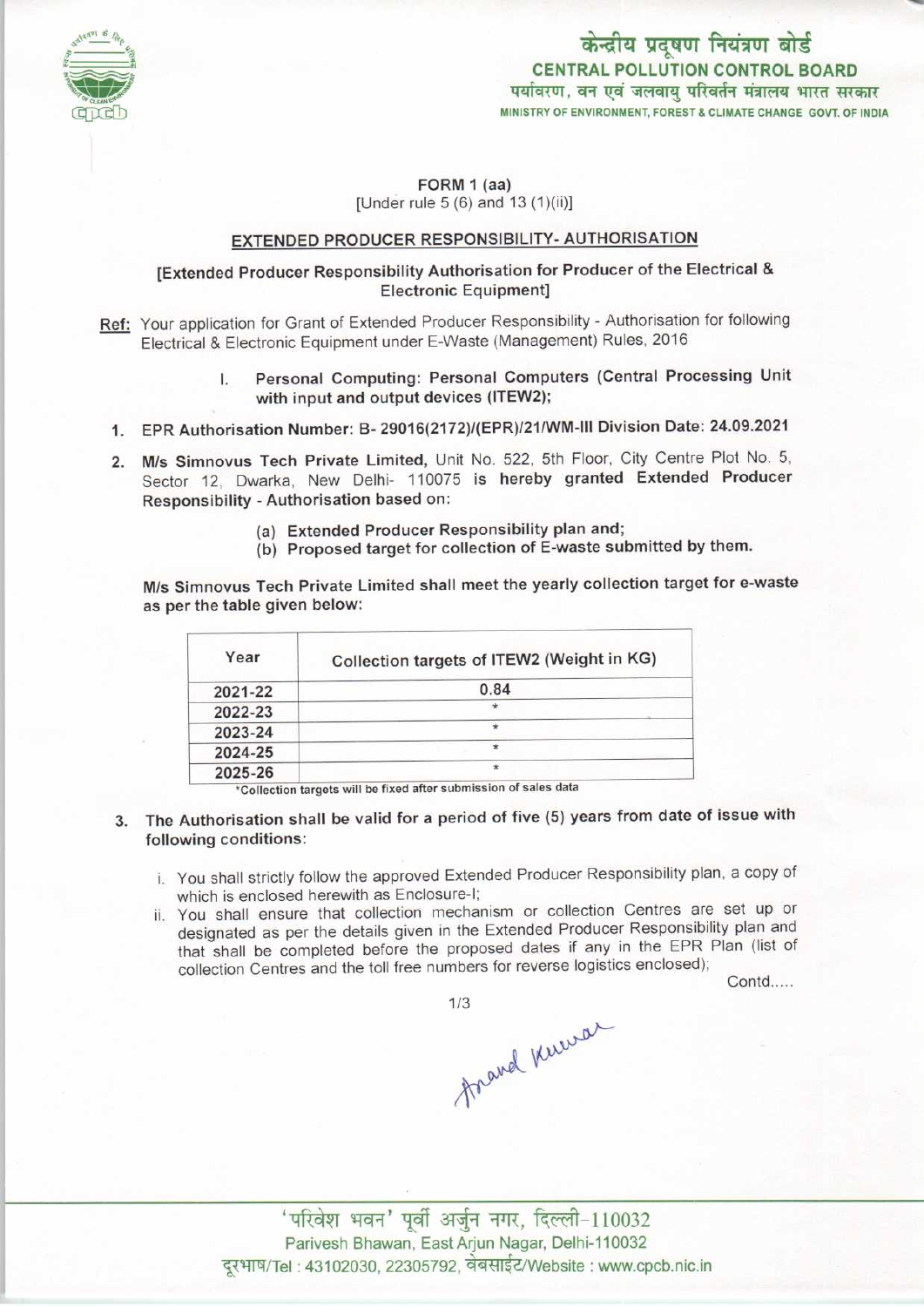

From pre page...

- iii. You shall ensure that all the collected e-waste is channelized to your dismantler M/s Adlib Ewaste Recycling, Plot No. 433, HSIIDC, Barhi Phase -1, Ganaur, Sonipat Haryana-131101 and records shall be maintained at dismantler/ recycler and your end;
- iv. You shall maintain records, in Form-2 of these Rules, of e-waste and make such records available for scrutiny by Central Pollution Control Board;
- v. You shall file annual returns in Form-3 to the Central Pollution Control Board on or before 30th day of June following the financial year to which that returns relates.

# vi. General Terms & Conditions of the Authorisation:

- a.The authorisation shall comply with provisions ofthe Environment (Protection) Act, 1986 and the E-waste (Management) Rules,2016 made there under;
- b. The authorisation or its renewal shall be produced for inspection at the request of an officer authorised by the Central Pollution Control Board;
- c.Any change in the approved Extended Producer Responsibility plan should be informed to Central Pollution Control Board within 15 days on which decision shall be communicated by Central Pollution Control Board within sixty days;
- d. It is the duty of the authorised person to take prior permission of the Central Pollution Control Board to close down any collection centre/points or any other facility which are part of the EPR plan;
- e.An application for the renewal of authorisation shall be made aslaid down in subrule (vi) of rule of 13(1) the E-Waste (Management) Rules, 2016;
- f. The Board reserves right to cancel/amend/revoke the authorisation at any time as per the policy of the Board or Government.

#### vii. Additional Conditions: -

- a) That the applicant will submit annual sales data along with annual returns;
- b) That the applicant has to ensure that the addresses of collection points provided by them in their EPR Plan are correct and traceable and the collection points/centres are functional;
- c) That the applicant will submit revised application for grant of EPR Authorisation in case of applicant adding/changing PRO or changing its EPR Plan;

Contd...

2/3<br>frand knowar